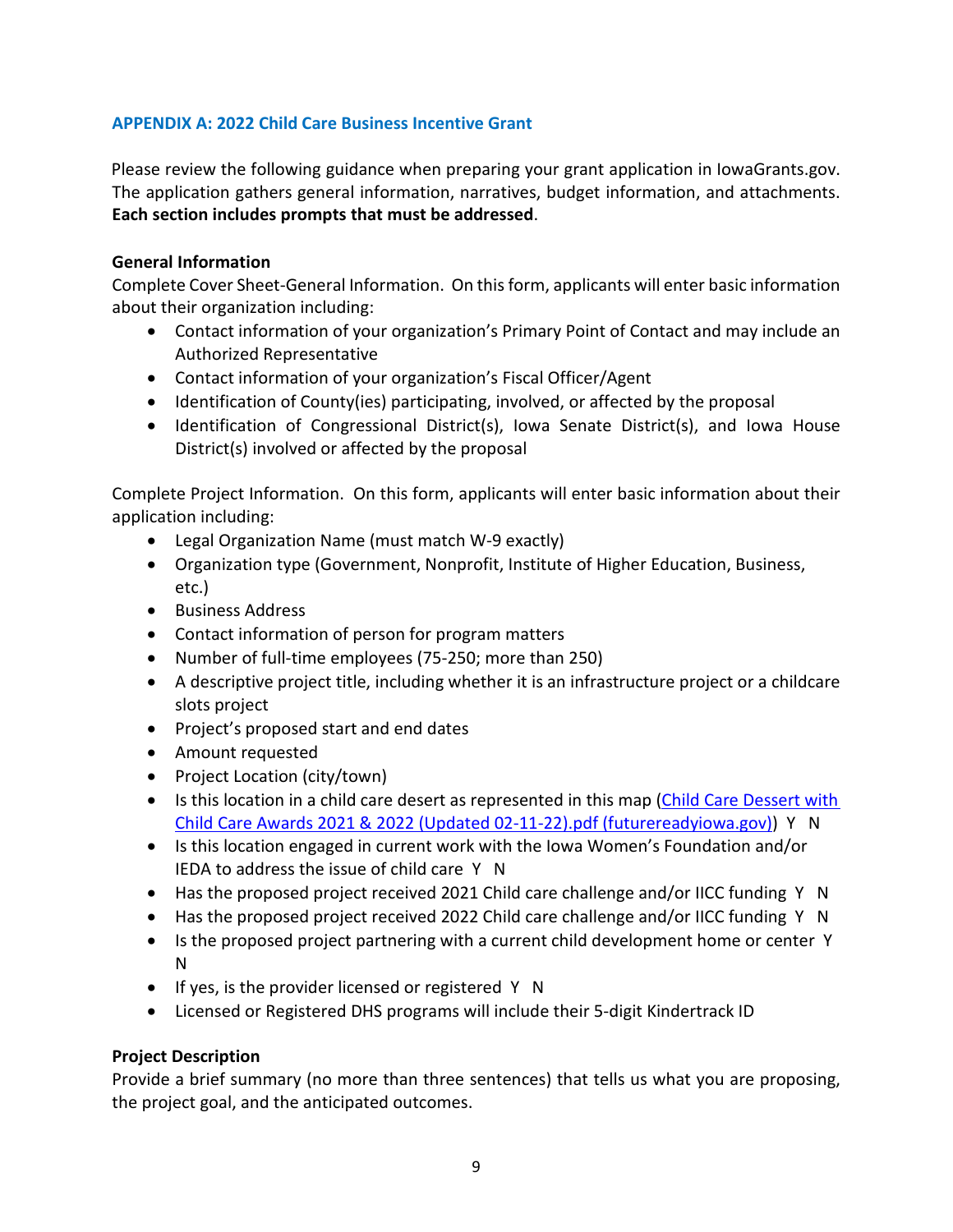## **Defined Barriers/Description of Documented Need**

Describe documented employee child care needs and barriers. Describe how this information was obtained (employee survey, interviews, exit interview, absences, etc.)

#### **Partnerships**

Detail significant collaborations and partners for the project and how these play a key role in project success. (This is not referring to businesses contracted to do construction or remodeling, if applicable in the project). If partnering with an existing child care facility, provide evidence of agreement to partner in the grant opportunity.

#### **Project Plan – Appendix E**

- Complete all fields of Appendix E Project Plan template. Goal(s) must be specific (include how they will be measured and a date for completion). Provide clear tasks and dates that align with the project description.
- Upload the completed Project Plan in the application forms section as a PDF file.

# **Project Measurement and Evaluation**

Provide a description of how you will measure the project's outcomes. Describe how you will evaluate the project and determine if the project is successful.

#### **Project Sustainability**

Describe the steps that will be taken to ensure program sustainability – including recruitment and retention of child care staff – beyond the grant period, if deemed successful.

#### **Organizational Capability**

Describe the related experience of the applicant and partners (if applicable) responding to the funding announcement. Subcontracting to implement the program will not be permitted. Provide information about the applicant's size and structure, as well as the length of time in business. If your organization has received a Child Care Challenge or IICC grant previously, please describe the outcome of the funded project and if outcomes were not met, explain the circumstances.

#### **Number of Children Served and Cost per Child**

Describe the additional number of children to be served (net new child care slots available as a result of the project). Indicate the ages to be served by the additional child care slots. Calculate the cost per child for the project (cost of the match dollars requested divided by the number of additional children to be served).

#### **Budget Narrative and Spreadsheet – Appendix F**

- Budget template is provided in Excel as an Attachment.
- Complete the budget narrative, including a detailed description in column B of the proposed costs and an overview of how the costs were calculated.
- Indicate the requested funding amount.